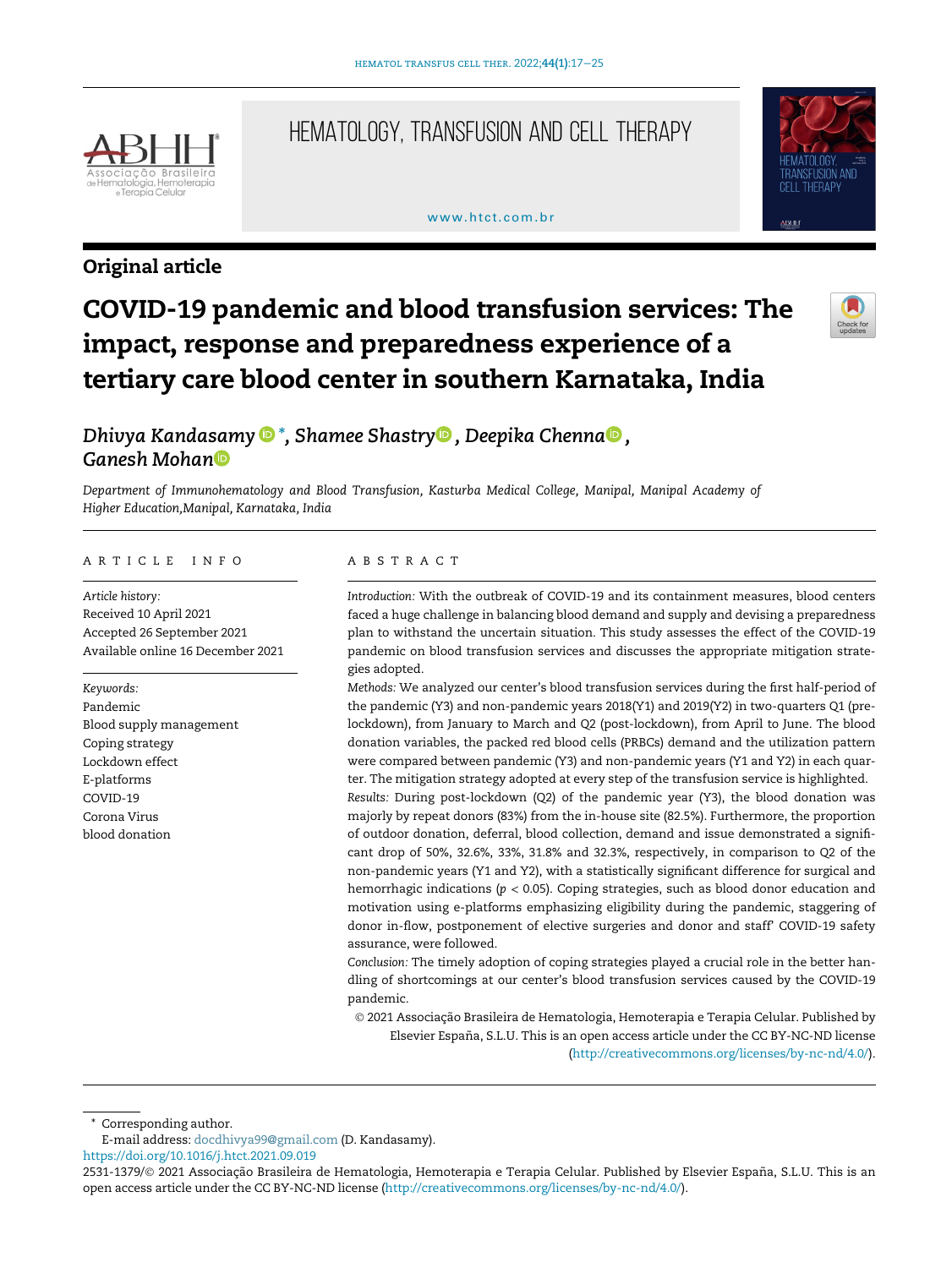# Introduction

The World Health Organization (WHO) reported the novel coronavirus (COVID-19) outbreak as a public health emergency of international concern on January 30, 2020 and soon declared it a global pandemic on March [1](#page-7-0)1, 2020. $^1$  Following this, the Central and State governments of India imposed a nationwide lockdown as a precautionary measure to contain the spread of COVID-19. $^2$  $^2$  This unforeseen situation has dramatically affected healthcare services globally. In particular, this posed a formidable challenge to blood transfusion services in terms of adequate blood inventory management to suffice the blood demand, recruit healthy and non-COVID-19 risk donors and ensure the safety of both blood donors and blood center staff.<sup>[3](#page-7-2),[4](#page-7-3)</sup>

In India, the motivation and willingness to donate blood among the general population are low, $5,6$  $5,6$  let alone in a pandemic situation where considerable uncertainty prevails regarding the safety of blood donation and the risk of transfu-sion transmission of the infection.<sup>[7](#page-7-6)[,8](#page-7-7)</sup> In addition, the restriction put forth in people's movement to contain the disease spread became a hindrance factor for regular voluntary blood donors, even if they wished to donate. As per the National Blood Transfusion Council (NBTC) guidance, blood transfusion centers in India continue to make necessary changes in their policy on donor recruitment, selection and inventory management as the pandemic evolves.<sup>[9](#page-7-8)</sup> We planned this study to assess the blood transfusion services, ranging from donor recruitment to blood supply management, during the COVID-19 pandemic at our blood center, and to discuss the confrontation measures adopted to sustain the uninterrupted blood supply in the pandemic period.

# Methods

# Study design and setting

We performed a cross-sectional, observational study on the review of blood transfusion services records, such as blood collection and blood demand and issue at our blood center in southern Karnataka during the first half-year period (January to May) of the pandemic year 2020 (Y3) and non- pandemic years 2018 (Y1) and 2019 (Y2).Our blood center is associated with a 2032,-bedded tertiary care hospital catering to the blood need of clinical departments, such as general medicine, surgery, obstetrics and gynecology, pediatrics, orthopedics, dialysis, benign and malignant hematology and emergency and critical care.

# Inclusion and exclusion criteria

This study involved reviewing the records of whole blood donation and the transfusion request received for the crossmatching, typing and screenand issue of packed red blood cells (PRBCs) during the study period. We excluded apheresis donations and other transfusion services, such as therapeutic procedures based on clinician request performed at our center.

Ethical approval:

We obtained ethical approval from our institutional Ethics Committee (Reference no. IEC/334/2020). As the study did not involve any donor or patient identity disclosure risk, the institutional ethical committee waived the requirement for informed consent to review the records.

# Data collection

The data on routine blood transfusion services at our center during the first half-period (January to May) in the COVID-19 pandemic in two-quarters Q1, from January to March, and Q2, from April to June in 2020 (Y3), was retrieved from our department software (Easy Software solutions, Ahmedabad, India). Furthermore, to elicit the actual impact of COVID-19, the concurrent data of the same quarter periods (Q1 and Q2) in the preceding two non-pandemic years of 2018 (Y1) and 2019 (Y2) were also retrieved and compared against the pandemic year. The following data were collected on blood collection, including donor demographics, donation frequency and the blood donation site, whether in-house (blood center premises) or outdoor blood donation drive, and deferral data. In light of the COVID-19 pandemic, blood donor selection and deferral policy during Q2 of the pandemic year were revised as per the interim guidance of the NBTC. $9$  Accordingly, donors with close contact history with confirmed or suspected COVID-19 patients or with domestic or international travel history were deferred for 28 days and the COVID-19-infected patients were allowed to donate after 28 days of complete recovery. Additionally, the PRBC requests received (crossmatching, typing and screening), crossmatch tests performed and issue of packed red blood cells, including indication-wise utilization during the study period, were observed. Moreover, the COVID-19 mitigation strategies adopted to sustain the blood transfusion services and donor and blood center personnel safety assurance were highlighted.

# Statistical analysis

The data analysis was performed using the SPSS version 20 (IBM, Chicago, IL, USA). Descriptive statistics, such as the mean, standard deviation and percentage were used. A oneway ANOVA with a post-hoc Tukey HSD test was used to compare the mean of three years (Y1, Y2, and Y3) and interpret the difference between them. The Student t-test was used to compare both quarter means in the pandemic year (Y3). Categorical variables were analyzed by the Chi-square test  $(\chi^2)$  with the Yate's correction. The p-value < 0.05 was considered statistically significant.

# Results

## Blood donation

## Pre-lockdown phase <sup>−</sup> Q1

The donor registrations of the pandemic (Y3) and non-pandemic years (Y1 and Y2) during the pre-lockdown phase account for 5,087, 4,469, and 4,738, respectively, of which the proportion of donors qualified for blood donation were 86.04%  $(n = 4,377)$ , 84.7%  $(n = 3,787)$  and 86.8%  $(n = 4,113)$ , respectively. As shown in [Table 1](#page-2-0) and [Figure 1,](#page-2-1) the Q1 phase of both pandemic and non-pandemic years demonstrated a higher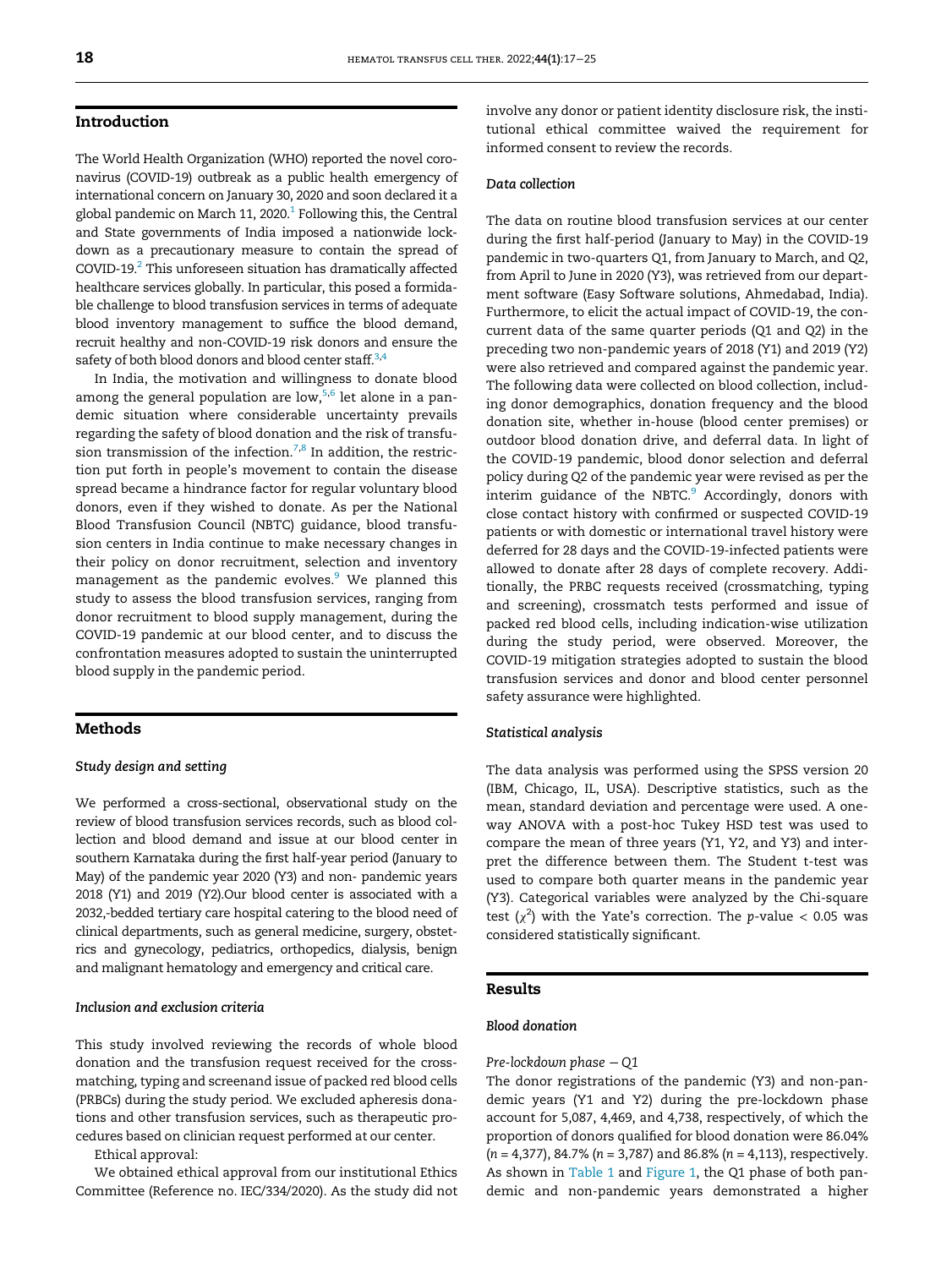<span id="page-2-0"></span>

| Table 1 - Donor demographic profile. |                          |                          |                          |                          |                          |                          |  |  |
|--------------------------------------|--------------------------|--------------------------|--------------------------|--------------------------|--------------------------|--------------------------|--|--|
|                                      |                          | Q1 (Pre-lockdown)        |                          |                          | Q2 (Post-lockdown)       |                          |  |  |
|                                      | Non-pandemic             |                          | Pandemic                 | Non-pandemic             |                          | Pandemic                 |  |  |
|                                      | 2018 (Y1)<br>$n = 3,787$ | 2019 (Y2)<br>$n = 4,113$ | 2020 (Y3)<br>$n = 4,373$ | 2018 (Y1)<br>$n = 3,677$ | 2019 (Y2)<br>$n = 3,888$ | 2020 (Y3)<br>$n = 2,536$ |  |  |
| Donor age                            | $N(\%)$                  | $N$ (%)                  | $N$ (%)                  | $N$ (%)                  | $N$ (%)                  | $N$ (%)                  |  |  |
| $18 - 25$                            | 1,539 (40.6)             | 2,068 (50.3)             | 1,714 (39.2)             | 1,325 (36)               | 1,318 (33.9)             | 750 (29.6)               |  |  |
| $26 - 35$                            | 1,349 (35.6)             | 1,275(31)                | 1,644 (37.6)             | 1,361(37)                | 1,594 (41.7)             | 1,011 (39.9)             |  |  |
| $36 - 45$                            | 671(17.7)                | 542 (13.2)               | 747 (17.1)               | 739 (20.1)               | 649 (16.7)               | 557 (22)                 |  |  |
| $46 - 55$                            | 192(5.1)                 | 197(4.8)                 | 236(5.4)                 | 220(6)                   | 229(6.9)                 | 197(7.8)                 |  |  |
| $56 - 65$                            | 36(1)                    | 28(0.7)                  | 30(0.7)                  | 32(0.9)                  | 31(0.8)                  | 17(0.7)                  |  |  |
| Gender                               |                          |                          |                          |                          |                          |                          |  |  |
| Male                                 | 3,404 (89.9)             | 3,746 (91.1)             | 3,909(89.4)              | 3,460(94.1)              | 3,666 (94.3)             | 2,460(97)                |  |  |
| Female                               | 383 (10.1)               | 327(8.9)                 | 464 (10.6)               | 217(5.9)                 | 222(5.7)                 | 76(3)                    |  |  |
| Visit                                |                          |                          |                          |                          |                          |                          |  |  |
| First-time                           | 2,510(66.3)              | 2,986(72.6)              | 2,951(67.5)              | 1,669(45.3)              | 1,582 (40.7)             | 618 (24.4)               |  |  |
| Repeat                               | 1,277(33.7)              | 1,127(27.4)              | 1,422(32.5)              | 2,009 (54.7)             | 2,306 (59.3)             | 1,918 (80.4)             |  |  |

proportion of blood donation from male donors, aged 18 to 25 years, and first-time donors from the outdoor blood donation drives, with no statistically significant difference between them. The deferral rate was also found equivalent between the pandemic and non-pandemic years. The common deferral reasons were low hemoglobin, followed by high blood pressure and underweight.

# Post-lockdown phase <sup>−</sup> Q2

The donor registration during the Q2 phase of the pandemic year (Y1Y3) was halved  $(n = 2,730)$ , compared to non-pandemic years Y1 ( $n = 4,092$ ) and Y2 ( $n = 4,327$ ), of which the proportion of donors qualified to donate in the

pandemic year was 33.05% ( $n = 2,536$ ) less in comparison to non-pandemic years Y1 ( $n = 3,688$ ) and Y2 ( $n = 3,888$ ). As shown in [Table 1](#page-2-0) and [Figure 1](#page-2-1), the blood donation in both pandemic and non-pandemic years during the Q2 phase was majorly by male and repeat donors, aged between 26 and 35 years from the in-house site. However, the pandemic year had 26.2% ( $p > 0.05$ ) and 41.5% ( $p > 0.05$ 0.05) of increased in-house and repeat donations, but a significant 32.5% ( $p < 0.05$ ) of less deferral than in nonpandemic years (Y1 and Y2). The deferral reasons are similar to that observed in the pre-lockdown phase, except that 5.4% of the deferrals due to the COVID-19 risk was observed in the pandemic year.

2<sup>nd</sup> Quarter - (Apr - Jun)

2Q- (Apr - Jun)

<span id="page-2-1"></span>



□ 2018  $15.27$ 9.93 **m2019** 13.36  $10.16$ E 2020 13.76 6.77 1c) The donor deferral rate Comparison of Q1 and Q2 of Y3 (p = 0.0014) ; comparison of Y3 with Y1 and Y2 in Q2 (p-value 0.0434\*) \*statistically significant difference with p-value <0.05

1st Quarter (Jan - Mar)

1Q -{Jan-Mar}

1b) Frequency of blood donation among blood donors

90

888888

10

 $\theta$ 

% of donors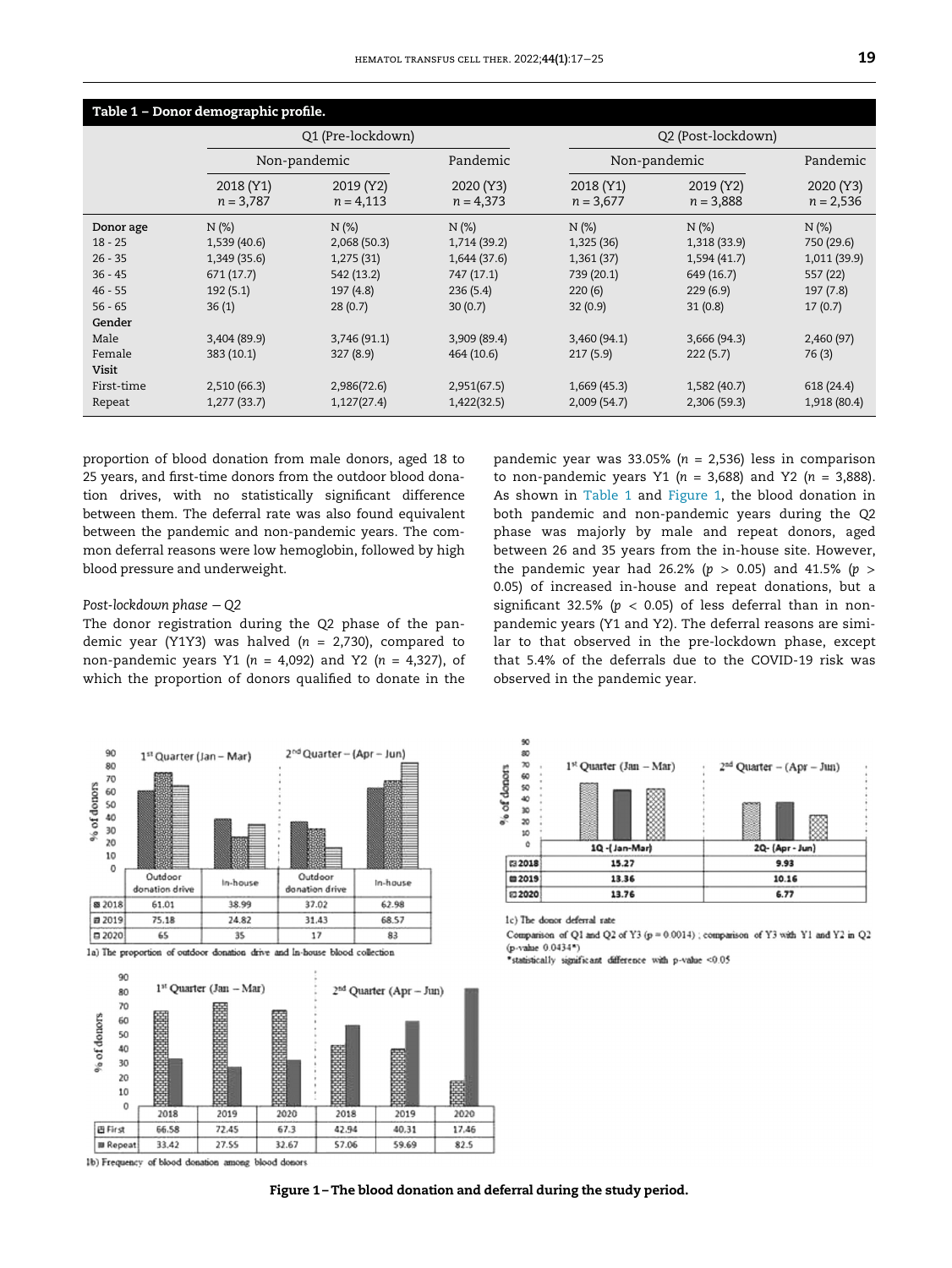# <span id="page-3-0"></span>Table 2 – The impact of COVID-19 on blood transfusion services during the post-lockdown phase of the pandemic year.

| <b>Blood Transfusion Services</b>                                                                                                                                                                                                                     | Impact during post-lockdown (Q2) phase of Pandemic year (Difference in % or numbers) |                                      |                               |  |  |
|-------------------------------------------------------------------------------------------------------------------------------------------------------------------------------------------------------------------------------------------------------|--------------------------------------------------------------------------------------|--------------------------------------|-------------------------------|--|--|
|                                                                                                                                                                                                                                                       | Compared to Q1 of                                                                    | Compared to Q2 of non-pandemic years |                               |  |  |
|                                                                                                                                                                                                                                                       | pandemic year Q1Y3                                                                   | Q2Y1                                 | Q2Y2                          |  |  |
| 1. Donor registration<br>Pandemic year (Y3)<br>$Q1Y3(n = 5,087)$<br>$Q2Y3(n = 2,730)$<br>Q2 of non-pandemic years<br>$Q2Y1(n = 4,092)$<br>$Q2Y3(n = 4,327)$                                                                                           | $\downarrow$ 46.3%                                                                   | ↓33.3%                               | ↓36.9%                        |  |  |
| 2. Predonation screening and blood donation<br>(i) Outdoor blood donation drive<br>Pandemic year (Y3)<br>$Q1Y3 = 65\% (2,849/4,377)$<br>Q2Y3= 17% (431/2,536)<br>Q2 of non-pandemic years<br>Q2Y1= 37.02% (1,365/3,688)<br>Q2Y2= 31.43% (1,222/3,888) | ↓73.8%                                                                               | ↓54.1%                               | ↓45.9%                        |  |  |
| (ii) In-house site<br>Pandemic year (Y3)<br>$Q1Y3 = 35\% (1,534/4,377)$<br>$Q2Y3 = 83\% (2,114/2,536)$<br>Q2 of non-pandemic years<br>$Q2Y1 = 62.9\% (2,323/3,688)$<br>$Q2Y2 = 68.6 % (2,666/3,888)$<br>(iii) Age group                               | ↑137.1%                                                                              | ↑31.8%                               | 121%                          |  |  |
| $(1)$ 18 - 25 years                                                                                                                                                                                                                                   | $\downarrow$ 24.5%                                                                   | $\downarrow$ 17.7%                   | $\downarrow$ 12.6%            |  |  |
| $(2)$ 26 $-$ 35 years                                                                                                                                                                                                                                 | ↑6.1%<br>↑28.7%                                                                      | ↑7⋅8%<br>↑10%                        | $\downarrow$ 4.3%<br>↑31.7%   |  |  |
| (3) 36 - 45 years<br>(4) 46 - 55 years                                                                                                                                                                                                                | ↑44.4%                                                                               | ↑32.2%                               | ↑13 %                         |  |  |
| (v) Gender                                                                                                                                                                                                                                            |                                                                                      |                                      |                               |  |  |
| (a) Male donors                                                                                                                                                                                                                                       | ↑8.5%                                                                                | ↑3.1%                                | ↑2.9%                         |  |  |
| (b) Female donors<br>Type of blood donors                                                                                                                                                                                                             | $\downarrow$ 71.6%                                                                   | ↓49.%                                | ↓47.4%                        |  |  |
| (a) First-time                                                                                                                                                                                                                                        | $\downarrow$ 63.9%                                                                   | 146%                                 | 140.1%                        |  |  |
| (b) Repeat                                                                                                                                                                                                                                            | ↑147.3%                                                                              | ↑46.7%                               | ↑35.6%                        |  |  |
| Donor deferral<br>Pandemic year (Y3)<br>$Q1Y3 = 13.76\% (700/5,087)$<br>$Q2Y3 = 6.77\% (185 / 2,730)$<br>Q2 of non-pandemic years<br>$Q2Y1 = 9.93\% (406/4,092)$<br>$Q2Y2 = 10.16 % (440/4,327)$<br><b>Blood collection</b>                           | $\downarrow$ 50.8%<br>142.1%                                                         | $131.8\%$                            | $\downarrow$ 33.4%<br>↓34.8 % |  |  |
| Pandemic year (Y3)<br>$Q1Y3(n = 4,377)$<br>$Q2Y3(n = 2,536)$<br>Q2 of non-pandemic years<br>$Q2Y1(n = 3,688)$<br>$Q2Y2(n = 3,888)$                                                                                                                    |                                                                                      | 131.2%                               |                               |  |  |
| Request received<br>Pandemic year (Y3)<br>$Q1Y3(n = 7,768)$<br>$Q2Y3(n = 5,328)$<br>Q2 of non-pandemic years<br>$Q2Y1(n = 7,713)$<br>$Q2Y2(n = 7,742)$                                                                                                | 131.4%                                                                               | 130.9%                               | $\downarrow$ 32.7%            |  |  |
| Crossmatch<br>Pandemic year (Y3)<br>$Q1Y3(n = 6,187)$<br>$Q2Y3(n = 3,344)$<br>Q2 of non-pandemic years<br>$Q2Y1(n = 5,283)$<br>$Q2Y2(n = 4,760)$                                                                                                      | 145.9%                                                                               | $\downarrow$ 36.7%                   | $\downarrow$ 29.7%            |  |  |
| Issue<br>Pandemic year (Y3)<br>$Q1Y3(n = 3,550)$<br>$Q2Y3(n = 2,335)$<br>Q2 of non-pandemic years<br>$Q2Y1(n = 3,366)$<br>$Q2Y2(n = 3,590)$                                                                                                           | 134.2%                                                                               | 130.6%                               | $\downarrow$ 34.9%            |  |  |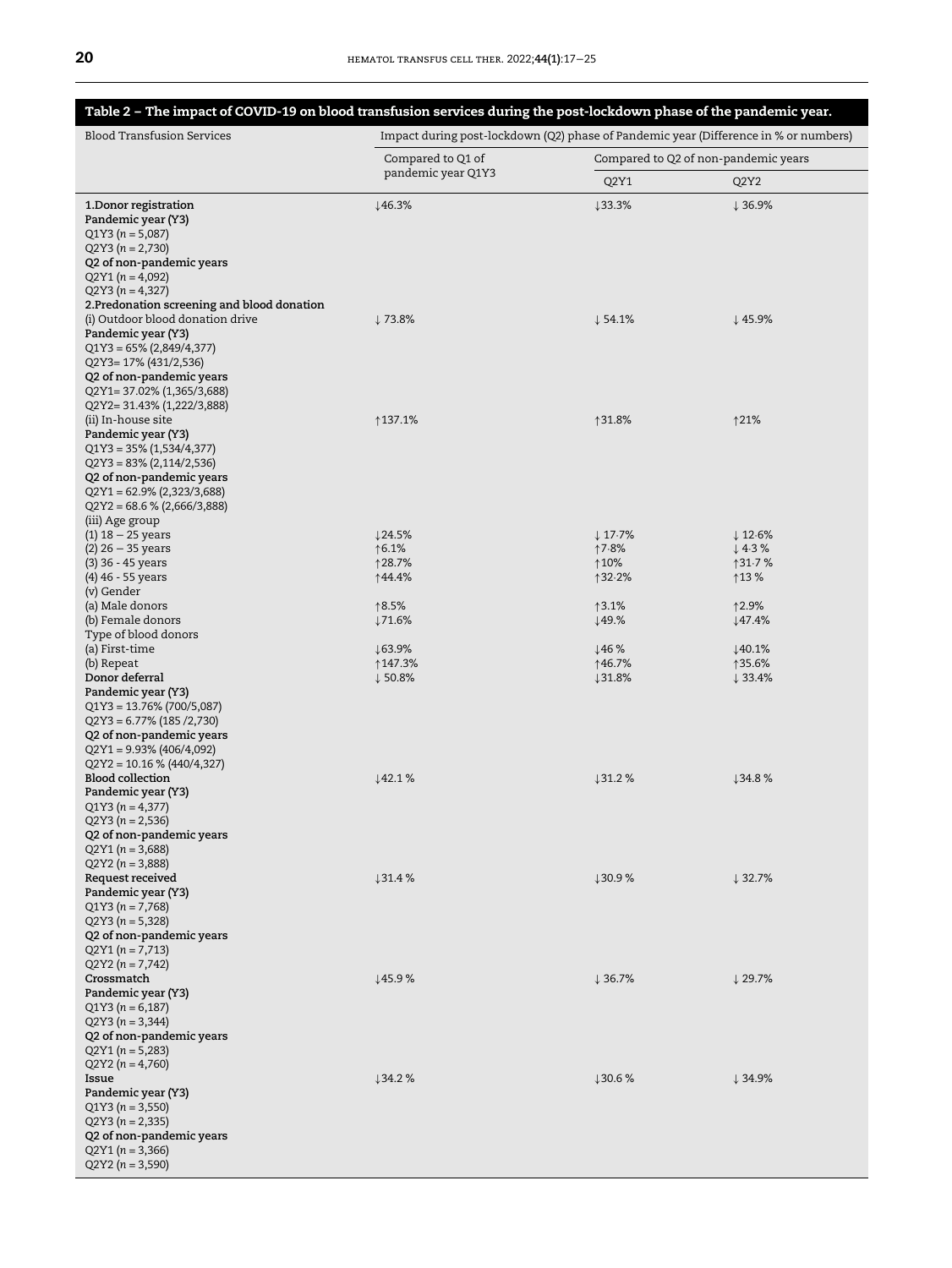<span id="page-4-0"></span>

\* Comparison of Q1 and Q2 of 2020 is statistically significant with p-value 0.0304 2a) The trend of blood collection during the stud period

## PRBC REQUEST RECEIVED

#### $-2018$  $-2019 - a - 2020$



 $-4$  2019  $-6$  2020  $-4 - 2018$ 2500 2000 1500 1000 Ol (Pre-lockdown) 500 Q2 (Post-lockdor Ö JAN FER MAR APR **MAV JUNE** Comparison of Q1 and Q2 of Y3 (p-value 0.0017\*) \*statistically significant difference with  $p$ -value < $0.05$ 2c) The trend of crossmatch tests performed during the study period

**CROSSMATCH** 



Figure 2 –The trend of blood supply management during the study period.

### Blood supply management

# Pre-lockdown phase -Q1

The blood supply management in the Q1 phase, as shown in [Figure 2](#page-4-0), demonstrates the pandemic year (Y3) to have relatively 10.6%, 6%, 4.6% and 4% of increased PRBC collection, demand, crossmatch and issue than the non-pandemic years (Y1 and Y2). However, the difference was not observed to be statistically significant ( $p > 0.05$ ). Likewise, the PRBC transfusion for indications, such as anemia, hemorrhage, surgery, hemoglobinopathy, dialysis and chemotherapy including massive transfusion, showed no significant difference between the pandemic and non-pandemic years [\(Figure 3](#page-5-0)). The massive transfusion protocol (MTP) activation during the pandemic Y3 and non-pandemic years Y1 and Y2 accounted for 29, 32 and 30, respectively, with no statistically significant difference for indications, such as trauma (41.3%), obstetric hemorrhage (37.9%) and upper gastrointestinal (UGI) bleeding (10.3%).

# Post-lockdown phase - Q2

The pandemic year blood supply management in the Q2 phase, compared to the non-pandemic year, showed 33%, 31.8%, 33.4% and 32.8% of decreased blood collection, demand, crossmatch and issue of PRBC units, respectively, as shown in [Figure 2](#page-4-0). However, a statistically significant difference, with the  $p$ -value  $< 0.05$ , was observed only for demand and issue variables between pandemic and non-pandemic years. Similarly, the pandemic year (Y3) showed a significant decrease in PRBC utilization for indications, such as hemorrhage and surgery, with the p-value < 0.05, compared to nonpandemic years [\(Figure 3](#page-5-0)). The MTP activation during the Q2 phase accounts for 38, 40 and 19 for non-pandemic years and pandemic year, respectively, accounting for a significant reduction (51.2%;  $p < 0.05$ ) during the pandemic year.

The overall impact of COVID-19 on blood transfusion services of our centre during the post-lockdown phase of the pandemic year is shown in [Table 2](#page-3-0).

The summary of the mitigation strategy adopted to sustain regular blood transfusion services at our center is as follows:

# Blood donor recruitment

- 1. The circulation of information, education and communication (IEC) materials to donors and blood donation drive organizers addressing the constant blood need, especially for patients on chronic transfusion support, and the COVID-19 symptoms and signs and eligibility criteria for blood donation;
- 2. The recruitment of potential blood donors among the healthcare personnel of our hospital, and;
- 3. The reminder calls for eligible blood donors about the completion of their donation interval period

## Blood donor and staff safety

The recommendations to minimize the risk of COVID-19 exposure and ensure blood safety:

- (a) Blood donors were encouraged to take donor appointment for blood donation to facilitate staggered in-flow of donors;
- (b) During the lockdown period travel arrangements were made for the donors to reach the blood centre safely;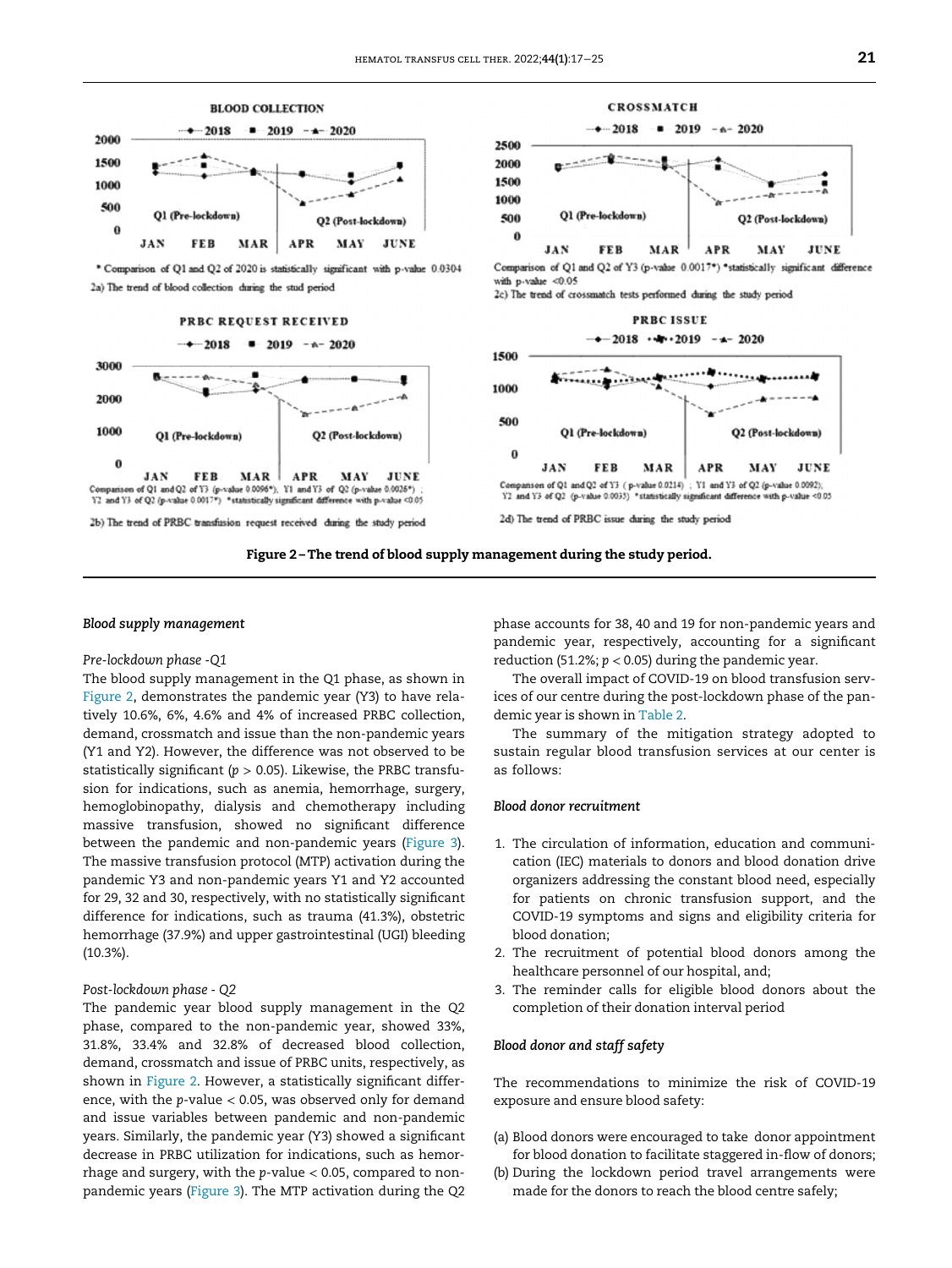<span id="page-5-0"></span>

No statistically significant difference between pandemic and non-pandemic vears





Homorrhage: Between 2018 and 2020 (p-value 0.0003)\*\* and between 2019 and 2020 (p-value 0.0002) \*\*

Surgery: Between 2018 and 2020 (p-value 0.0003)\*\* and 2019 and 2020 (p-value 0.0002) \*\*

\*\* Statistically significant difference between pandemic and non-pandemic years noted for hemorrhage and surgery indications

3b) The PRBC utilisation during post-lockdown (Q2) phase of the study period

Figure 3 –The PRBC utilization during the study period.

- (c) It was mandated to wear face masks and undergo temperature screening and hand sanitization to access the blood center;
- (d) The donor history questionnaire form was modified to elicit additional history on COVID-19 to promote the selection of the safe and healthy donors;
- (e) Strict adherence to social distancing and other COVID-19 precautionary measures were followed;
- (f) Donor couches were placed at a two-meter distance and covered with disposable sheets, which were replaced after every donation;
- (g) The donors were encouraged to inform the blood center if he or she develops COVID-19 symptoms within 28 days of the donation, and;
- (h) Donor feedback was obtained on the donation experience.

# Donor deferral

Donor education was provided on the deferral period of 28 days following recovery or travel history to a COVID-19 infected area and to consider self-deferral by donors with respiratory symptoms or primary contact with COVID-19 infected patients.

# Blood supply management

- (a) To minimize the blood demand, the clinicians were requested to follow restrictive transfusion practices and to consider blood alternatives, if applicable, and suggested postponement of elective surgeries;
- (b) Type and screen rather than crossmatch was adopted for blood requests, if applicable, and;
- (c) Recommended blood transfusion based on the assessment of risk vs. the benefit to the patient.

# Resources and logistics

- (a) The blood center was kept functioning with 50% of the staff strength in two shifts per day on rotation every four days;
- (b) The standing order of consumables based on utilization and inventory was revised, and;
- (c) The repair and maintenance of equipments were performed by the hospital mechanical and electrical (M&E) department for the temporary period until the travel restrictions were relaxed.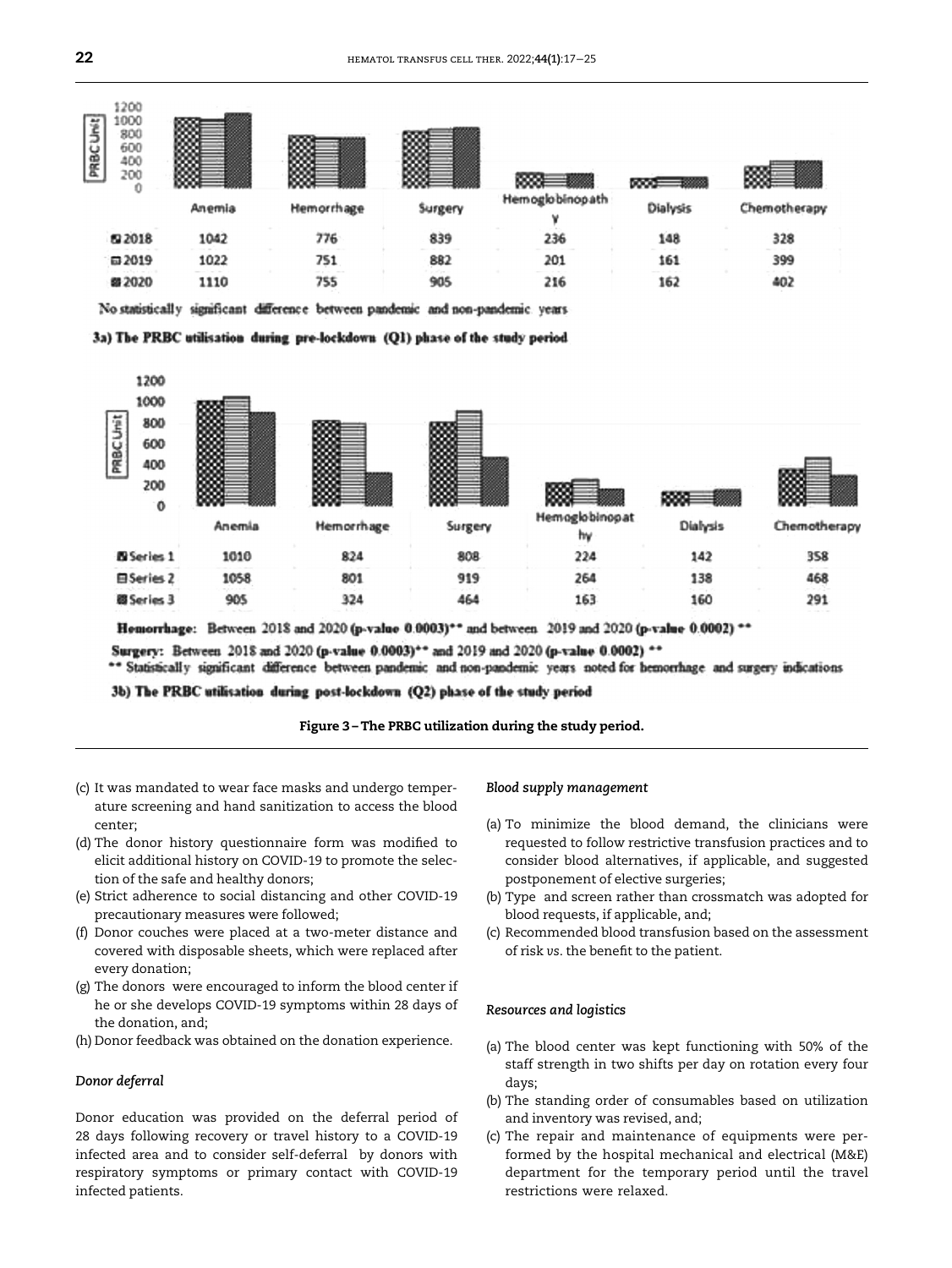# Discussion

As per the World Blood Donor Day Slogan of 2020,<sup>[10](#page-7-9)</sup> "Safe blood saves lives," recruitment of safe and healthy blood donors amidst the COVID-19 pandemic remains the primary challenge of blood centers and transfusion services globally. Despite the challenges posed, blood centers continue to strive to provide uninterrupted blood supply to meet the ongoing blood need of patients. Moreover, the recommendations by the WHO and other governing and accrediting agencies of blood transfusion services, such as the NBTC, American Association of Blood Banks (AABB) and Centers for Disease Control and Prevention (CDC), paved the way to maintain the safe transfusion chain during the hard times of the pandemic.[9](#page-7-8),[11](#page-7-10)−[13](#page-7-11)

# Blood donation

At our center, the donor registration during the pre-lockdown phase of the pandemic year was found comparable with the non-pandemic years of the same quarter. However, the postlockdown phase demonstrated 35.13% fewer registrations than the non-pandemic years. A similar reduction in blood donation was observed in the earlier and in the present pandemic periods, with Wang et al. having reported a 67% drop in the whole blood donation in the Zhejiang Province of China, while the Canadian blood services have documented a drop of 30% in the donor attendance rate. $14-17$  $14-17$  As our blood center is attached to a teaching hospital and surrounded by many educational institutions, a significant proportion of our donor pool comprises the student population and, therefore, blood donation by first-time donors and from outdoor blood donation drives has been a little higher in the Q1 phase in both pandemic and non-pandemic years.

Of note, blood donation at our center during the pandemic year (Y3) was essentially comprised of blood donors aged 26 to 35 years. This is due to non-availability of student donors around March to May of all years for reasons, such as examinations or vacation. In addition, other factors, such as the lockdown, quarantine and restriction in holding outdoor blood donation drives further reduced the donor pool and led us to recruit regular blood donors from our donor registry and motivate healthcare care personnel of our tertiary care hospital. Thus, in-house and repeat donations during the post-lockdown phase of the pandemic year were found to be higher than those in non-pandemic years. Contrary to our findings, few similar studies have reported a higher percentage of firsttime donors $14$  and a significant drop in the in-house site donation during the pandemic year. $^{18}$  $^{18}$  $^{18}$  This is probably due to the difference in the epidemiological and geographical factors and donor recruitment strategy as applicable to each centre.

Donor education and awareness played an important role in donor recruitment during the pandemic period.<sup>[19](#page-8-2)</sup> Effective communication with blood donors and blood donation drive organizers on donor eligibility and the deferral period, especially regarding COVID-19 through various platforms, including social media, such as WhatsApp and Facebook, proved beneficial at our center in lessening the deferral rate during the post-lockdown phase of the pandemic year ([Figure 1](#page-2-1)). This coping strategy was extensively used as a powerful tool for creating public awareness, the effectiveness of which was well appreciated during the pandemic crisis by the blood centers across the globe. $^{20-23}$  $^{20-23}$  $^{20-23}$  The common deferral reasons identified in a previous study conducted at our center include the hemoglobin-based deferral followed by high blood pressure. $^{24}$  $^{24}$  $^{24}$ However, in the pandemic year post-lockdown phase, a minimal proportion (5.4%) of the deferral was due to the COVID-19 risk. This is probably due to the inclusion of regular blood donors, rather than first-time donors, who are well informed on the blood donation eligibility criteria and, thus, opted for self-deferral.

# Blood supply management

The blood supply management at our center, as shown in [Figure 2,](#page-4-0) demonstrates a minimal rise in blood collection, demand, crossmatch and issue during the pre-lockdown phase of the pandemic year. However, a significant drop in all these variables was noted during April of the pandemic year, followed by a gradual rise from May onwards, reaching towards the baseline of the pre-pandemic years. This observation is found to be in congruence with the implementation and gradual relaxation of the COVID-19 confinement measures. In the literature, the SARS epidemic in 2003 and the present COVID-19 pandemic have shown to cause an imbalance between blood supply and demand, with a significant drop in blood donation. $14-21$  $14-21$ 

However, the COVID-19 cope-up measures adopted at our center, such as the temporary suspension of all non-emergency surgical cases, daily monitoring of blood inventory and issue, encouragement of the clinicians to consider blood transfusion only when the benefits outweigh the risk for the patient, promoting type and reserve, rather than crossmatch, to avoid the unnecessary reservation of a blood unit for a particular patient for a prolonged period and the utilization of possible blood alternatives, such as oral or parenteral iron, erythropoiesis-stimulating agents, helped in balancing the demand in face of the blood shortage. Similar strategies adopted by low- and middle-income countries were reported to have a positive effect.<sup>[18,](#page-8-1)[20](#page-8-3)</sup>

# Blood utilization

In India, as per the National Aids Control Organisation (NACO) report, nutritional anemia (39%), followed by oncological conditions (21.3%) and gastrointestinal bleeds (12.9%), are reported as the common blood requirement needs. $25$  Similarly, the common indication for the PRBC transfusion at our center, regardless of being pandemic or non-pandemic years, include anemia, surgery and hemorrhage, followed by chemotherapy and others ([Figure 3\)](#page-5-0). However, a significant decrease in the PRBC utiliszation for indications, such as hemorrhage and surgery, were noted during the second quarter of the pandemic year, as seen at many blood centers globally. $9,26,27$  $9,26,27$  $9,26,27$  This is mainly because of factors, such as the suspension of elective surgeries, decreased the in-flow of patients requiring massive blood transfusion to trauma triage, adoption of thromboelastography (TEG), a real-time global viscoelastic assay-guided transfusion support for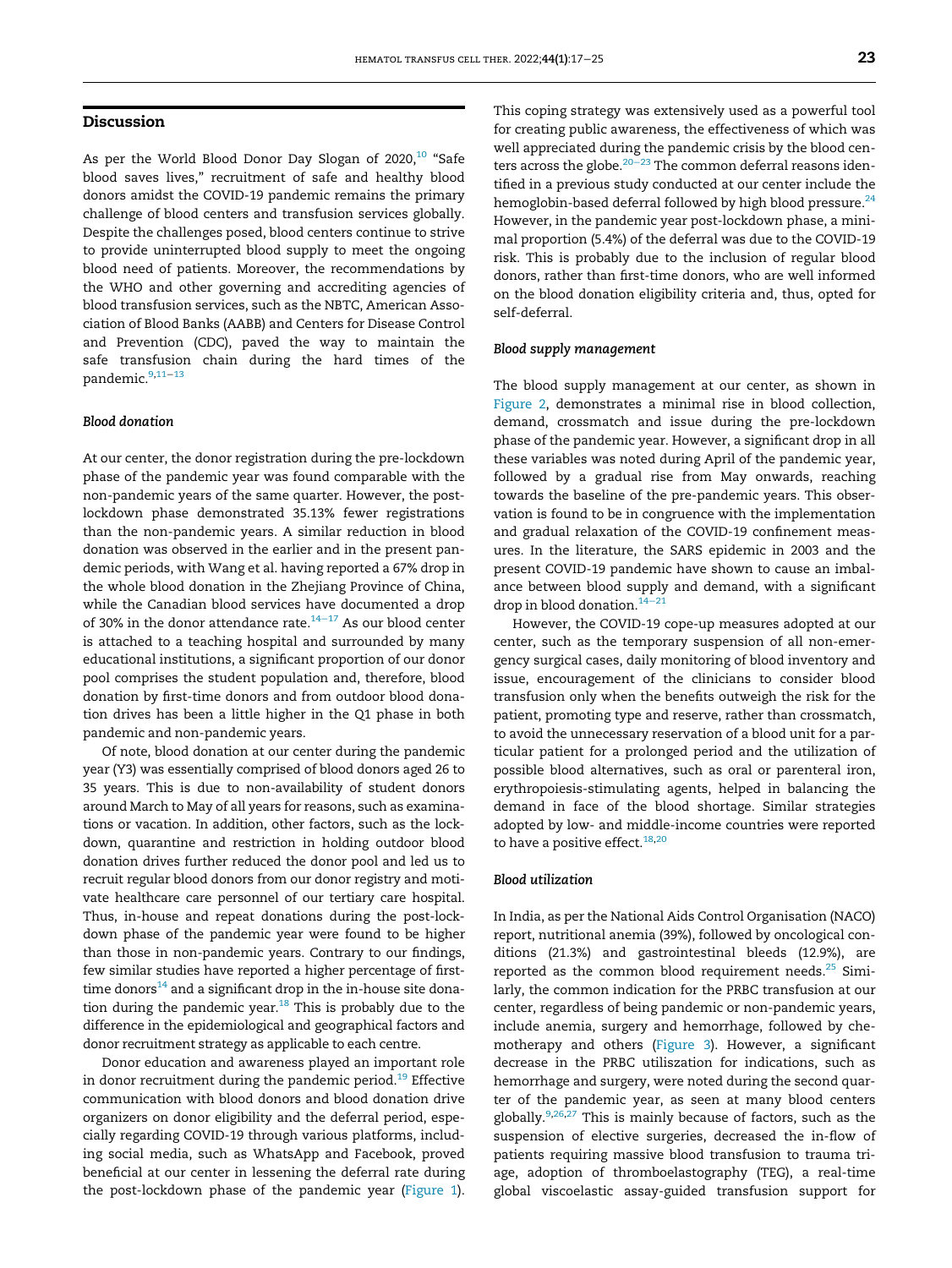bleeding patients and, thereby, to minimize unnecessary transfusion in patients with a normal coagulation status. However, no significant difference in utilization was noted for other indications, such as anemia, hemoglobinopathy and chemotherapy, as most of these patients are dependent on chronic blood transfusion support, with no alternative therapy.

To confront the challenges posed by COVID-19, the mitigation strategy devised at our center consisted of incorporating the COVID-19 recommendation guidelines by various blood authorities and reviewing available literature and peer group experiences shared in the national and international forums, which helped us to overcome the challenges with confidence.[3,](#page-7-2)[4,](#page-7-3)[9](#page-7-8)[,12](#page-7-12),[19](#page-8-2) However, these strategies are subjected to revision, as and when the pandemic evolves.

<span id="page-7-0"></span>The gist of lessons learned from the present experience in striving for uninterrupted transfusion service is as follows:

- <span id="page-7-1"></span>1. The maintenance of the donor registry, including the rare donor and the platelet donor registry, is very crucial for a blood center to recruit donors at the time of disaster;
- <span id="page-7-2"></span>2. Utilisation of social media as a powerful communication medium for donor education and motivation, as well as for the notification of the blood shortage to the public.
- <span id="page-7-3"></span>3. The blood utilization audits performed at regular intervals enable the understanding of the blood need and the implementation of the necessary changes in the transfusion practice;
- <span id="page-7-4"></span>4. The reiteration of the rational use of blood components and the adoption of alternate blood strategies are of paramount importance;
- <span id="page-7-5"></span>5. The strict adherence to the First In, First Out Policy avoids unnecessary wastage of near expiry products;
- 6. Type and reserve, rather than crossmatch, should be adopted if the blood need is uncertain;
- <span id="page-7-7"></span><span id="page-7-6"></span>7. Monitoring of reagents, kits and blood bag stock should be performed weekly to identify the near expiry consumables and replace them with a new lot having an extended validity period, and;
- <span id="page-7-8"></span>8. The utilization of the virtual platform as a source of elearning and the sharing of peer group experiences improves the transfusion practice.

# <span id="page-7-9"></span>Conclusion

<span id="page-7-12"></span><span id="page-7-10"></span>This study highlights the devastating effects of the COVID-19 pandemic on blood transfusion services at our center, from donor recruitment to inventory and resource management. Furthermore, the lessons learned from our own experience, as well as those of our peer group, played a crucial role in developing coping strategies to sustain continuous blood supply at our center. This experience alerts us to have a preparedness plan to tackle such an unanticipated problem, if faced with one in the future.

# <span id="page-7-11"></span>Conflicts of interest

None of the authors have any conflict of interest.

# CRediT authorship contribution statement

Dhivya Kandasamy: Data curation, Formal analysis, Writing − original draft. Shamee Shastry: Conceptualization, Writing − review & editing. Deepika Chenna: Formal analysis, Writing − review & editing. Ganesh Mohan: Visualization, Writing − original draft.

# references

- 1. World Health Organisation. Timeline: WHO's COVID-19 response. Published July 2020. [Accessed on: 23/12/2021]. Available from: [https://www.who.int/emergencies/diseases/](https://www.who.int/emergencies/diseases/novel-coronavirus-2019/interactive-timeline/#!) [novel-coronavirus-2019/interactive-timeline/#!](https://www.who.int/emergencies/diseases/novel-coronavirus-2019/interactive-timeline/#!)
- 2. Ministry of Home Affairs. Government of India. Notifications: Circulars for COVID-19. [Accessed on: 05/01/ 2021]. Available from: [http://www.mha.gov.in/noti](http://www.mha.gov.in/notifications/circular)fications/circular
- 3. Arcot PJ, Kumar K, Mukhopadhyay T, Subramanian A. Potential challenges faced by blood bank services during COVID-19 pandemic and their mitigative measures: the Indian scenario. Transfus Apher Sci. 2020;59(5):102877. https://doi.org/[10.1016/](https://doi.org/10.1016/j.transci.2020.102877) [j.transci.2020.102877.](https://doi.org/10.1016/j.transci.2020.102877)
- 4. [Dhiman Y, Patidar GK, Arora S. Covid-19 pandemic- response](http://refhub.elsevier.com/S2531-1379(21)01337-7/sbref0004) [to challenges by blood transfusion services in India: a review](http://refhub.elsevier.com/S2531-1379(21)01337-7/sbref0004) [report. ISBT Sci Ser. 2020;0:1](http://refhub.elsevier.com/S2531-1379(21)01337-7/sbref0004)–9.
- 5. National Aids Control Organisation. A Report on the Assessment of Blood Banks in India 2016. National Aids Control Organisation, Ministry of Health and Family Welfare, Government of India. [Accessed on 30/09/2021]. Available from: [http://naco.gov.in/sites/default/](http://naco.gov.in/sites/default/files/Assessment%20of%20Blood%20Banks%20in%20India%20-%202016.pdf)files/Assessment%20of% [20Blood%20Banks%20in%20India%20-%202016.pdf.](http://naco.gov.in/sites/default/files/Assessment%20of%20Blood%20Banks%20in%20India%20-%202016.pdf)
- 6. [Basavarajegowda A, Usha KC, Mayadevi S. Self-admitted moti](http://refhub.elsevier.com/S2531-1379(21)01337-7/sbref0006)[vating factors and barriers to blood donation in a single center](http://refhub.elsevier.com/S2531-1379(21)01337-7/sbref0006) [from Southern India. Glob J Transfus Med. 2020;5:34](http://refhub.elsevier.com/S2531-1379(21)01337-7/sbref0006)–7.
- 7. [Chang L, Yan Y, Wang L. Coronavirus disease 2019: coronavi](http://refhub.elsevier.com/S2531-1379(21)01337-7/sbref0007)[ruses and blood safety. Transfus Med Rev. 2020;34:75](http://refhub.elsevier.com/S2531-1379(21)01337-7/sbref0007)–80.
- 8. [Cai X, Ren M, Chen F, Li L, Lei H, Wang X. Blood transfusion](http://refhub.elsevier.com/S2531-1379(21)01337-7/sbref0008) [during the COVID-19 outbreak. Blood Transfus. 2020;18\(2\):79](http://refhub.elsevier.com/S2531-1379(21)01337-7/sbref0008)– [82.](http://refhub.elsevier.com/S2531-1379(21)01337-7/sbref0008)
- 9. National Aids Control Organisation. Policies and Guidelines. National Blood Transfusion Council (NBTC) Interim guidance for blood transfusion services in view of COVID-19 [Accessed on 15/05/2021]. Available from: [http://naco.gov.in/nbtc](http://naco.gov.in/nbtc-interim-guidance-blood-transfusion-services-view-covid-19)[interim-guidance-blood-transfusion-services-view-covid-19](http://naco.gov.in/nbtc-interim-guidance-blood-transfusion-services-view-covid-19).
- 10. World Health Organisation. Campaigns. World Blood Donor Day 2020. [Accessed on 06/03/2021]. Available from: [https://](https://www.who.int/news-room/events/detail/2020/06/14/default-calendar/world-blood-donor-day-2020) [www.who.int/news-room/events/detail/2020/06/14/default](https://www.who.int/news-room/events/detail/2020/06/14/default-calendar/world-blood-donor-day-2020)[calendar/world-blood-donor-day-2020](https://www.who.int/news-room/events/detail/2020/06/14/default-calendar/world-blood-donor-day-2020).
- 11. World Health Organisation. Interim Guidance March 2020. Maintaining a safe and adequate blood supply during the pandemic outbreak of coronavirus disease (COVID-19). [Accessed on 05/11/2020].Available at: [https://apps.who.int/iris/rest/bit](https://apps.who.int/iris/rest/bitstreams/1272656/retrieve)[streams/1272656/retrieve](https://apps.who.int/iris/rest/bitstreams/1272656/retrieve)
- 12. Update: impact of 2019 novel coronavirus and blood safety. American Association of Blood Banks (February 2020) [Accessed on: 23/03/2021]. Available at: [http://www.aabb.org/](http://www.aabb.org/advocacy/regulatorygovernment/Documents/Impact-of-2019-Novel-Coronavirus-on-Blood-Donation.pdf) [advocacy/regulatorygovernment/Documents/Impact-of-2019-](http://www.aabb.org/advocacy/regulatorygovernment/Documents/Impact-of-2019-Novel-Coronavirus-on-Blood-Donation.pdf) [Novel-Coronavirus-on-Blood-Donation.pdf.](http://www.aabb.org/advocacy/regulatorygovernment/Documents/Impact-of-2019-Novel-Coronavirus-on-Blood-Donation.pdf)
- 13. Centers for Disease Control and Prevention. Interim Laboratory Biosafety. Guidelines for Handling and Processing Specimens Associated with Coronavirus Disease 2019 (COVID-19) [Accessed on: 18/03/2021]. Available at: [https://www.cdc.gov/](https://www.cdc.gov/coronavirus/2019-ncov/lab/lab-biosafety-guidelines.html) [coronavirus/2019-ncov/lab/lab-biosafety-guidelines.html](https://www.cdc.gov/coronavirus/2019-ncov/lab/lab-biosafety-guidelines.html)